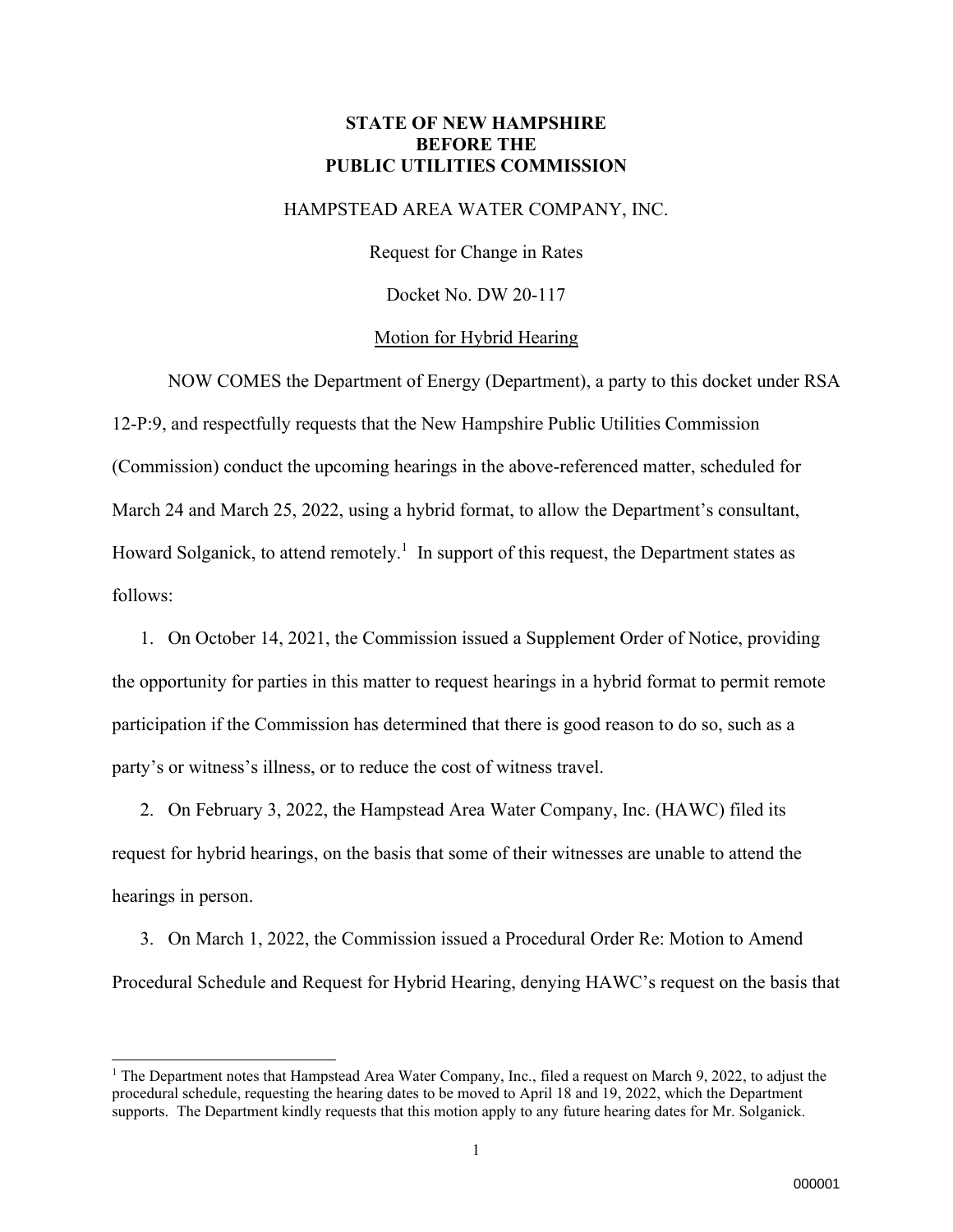HAWC did not sufficiently state a good reason for the hearings to be held in a hybrid format. The Commission further stated that it "has begun reviewing hybrid hearing requests relating to hearings scheduled after March 1, 2022, more critically, given New Hampshire's improving COVID-19 statistics."

4. In light of the Commission's recent denial, the Department now separately requests a hybrid hearing, specifically for its consultant, Mr. Solganick, whom the Department anticipates calling as a witness for the upcoming hearing. In support, the Department argues that good reason exists for his remote attendance at the hearing.

5. Mr. Solganick resides in Pennsylvania, a great distance from New Hampshire. As such, in-person attendance would be unduly burdensome and incur an avoidable expense to ratepayers as his cost as an expert is ultimately born by HAWC's customers through rate case expenses. RSA 365:38 and N.H. Admin R., Puc 1900. Those costs include lodging and travel time to and from the hearing room. The Department, furthermore, anticipates at this time calling Mr. Solganick as a witness to testify at the upcoming hearings.

6. As such, the Department requests a hybrid format for the upcoming hearings to allow Mr. Solganick to attend remotely, thus saving expenses to HAWC's ratepayers.